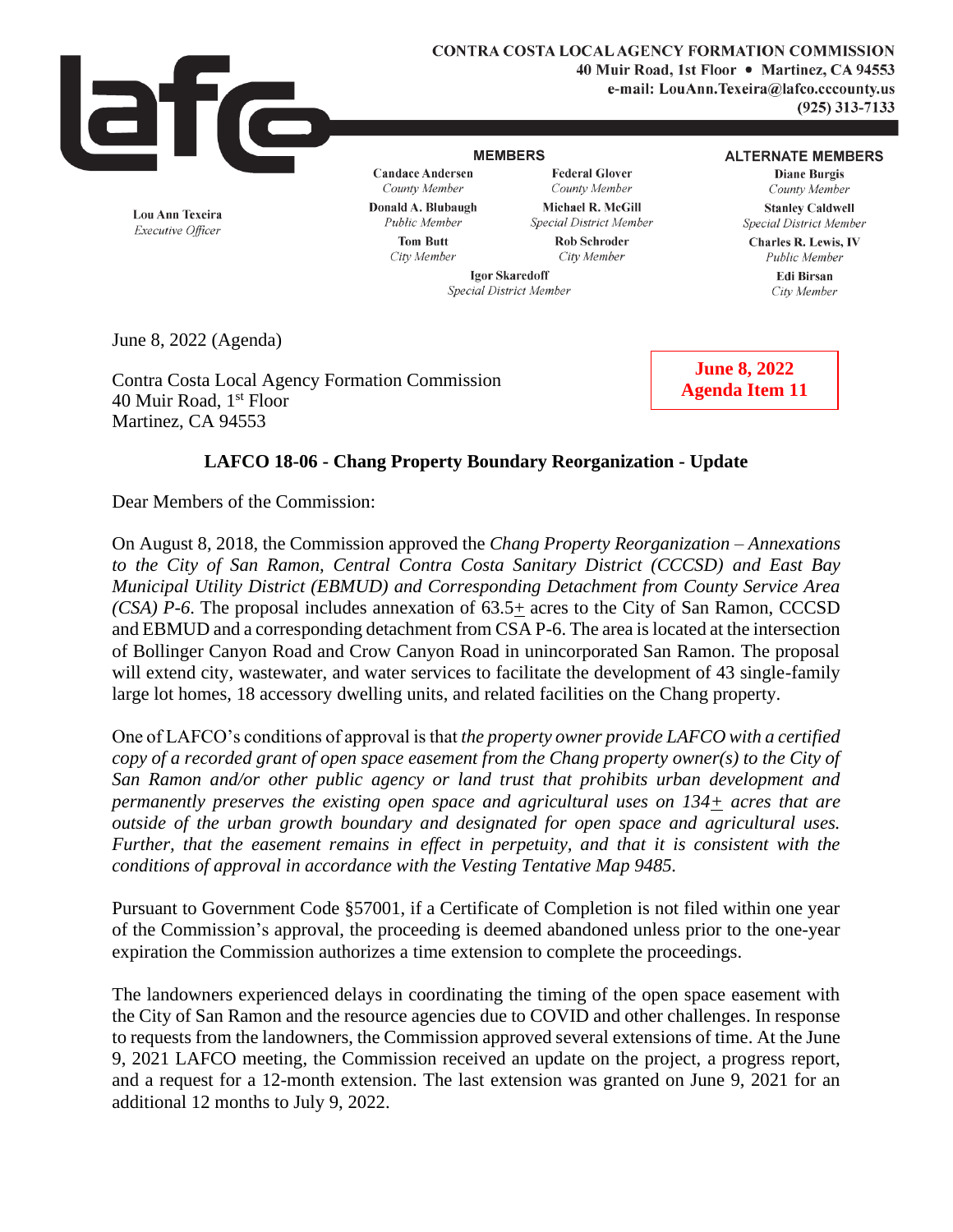The landowners are working with the City to finalize the open space easement and other City requirements. The parties are currently in their final review of the easement agreement and expect to have a mutually agreed document within the next several months. The landowner requests an extension of time to complete the final approvals (see attached letter).

**RECOMMENDATION**: It is recommended that the Commission approve an extension of time to file the Certificate of Completion to December 31, 2022 to complete the open space easement with the City of San Ramon and the resource agencies.

Sincerely,

LOU ANN TEXEIRA EXECUTIVE OFFICER

c: Vicky Chang, Hsientein Project Investment Samuel Kuo, Sr, Project Manager, Hsientein Project Investment Cindy Yee, City of San Ramon

Attachment Chang Letter Requesting Extension of Time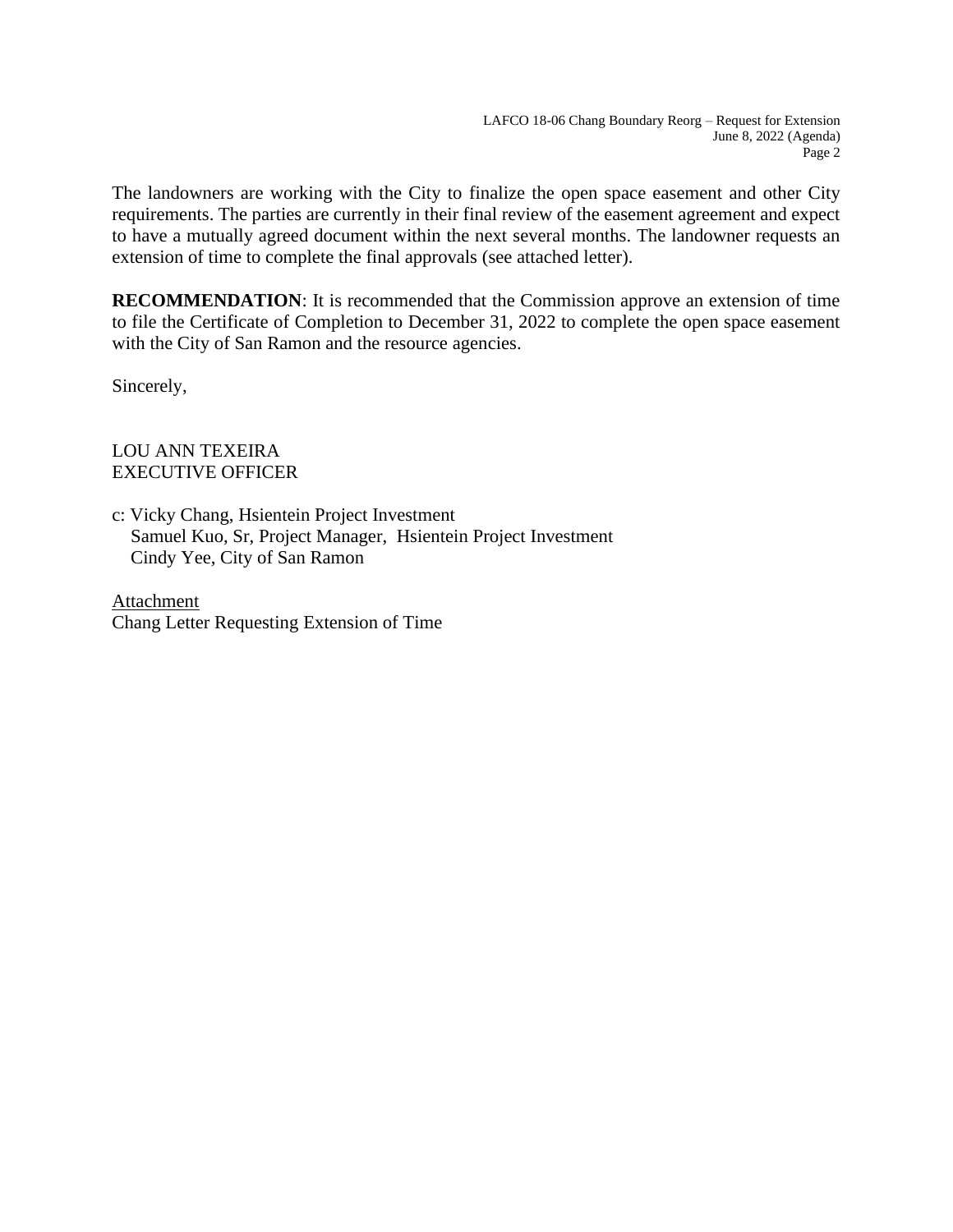**Attachment**

O: [626]913-8101 F: [626]913-8102 W: [www.cda-arc.com](http://www.cda-arc.com/)

Creative Design Associates, Inc. 17528 E. Rowland St. City of Industry, CA 91748

 $LD/A$ CREATIVE DESIGN **ASSOCIATES** 

May 20, 2022

VIA E-MAIL

Ms. Lou Ann Texeira Executive Officer Contra Costa Local Agency Formation Commission (LAFCo) 40 Muir Road, 1st Floor Martinez, CA 94553

Re: Chang Property (Subdivision 9458, City of San Ramon): Request for Extension

Dear Ms. Texeira:

On behalf of Hsientein Project Investment, LLC, which is the owner of the above referenced property (Property Owner), our office respectfully requests that the Commission consider at its June  $8<sup>th</sup>$ , 2022 meeting a 6-month extension of the reorganization approval granted by Contra Costa LAFCo on August 8, 2018 (see Reso. No. 18-06) involving various boundary changes consisting of annexation of approximately 63.5 acres (Annexation Area) to the City of San Ramon (City). Central Contra Costa Sanitary District (CCCSD), and East Bay Municipal Utility District (WBMUD), along with the related detachment from CSA P-6 (Chang Property Reorganization).

The property owner has continued the work with civil engineer progressing on the final map deign, and the biological consulting firm to finalize the regulatory permit documents and finished the preparation of the Conservation Easement with the Open Space Easement document. The property owner has submitted the draft Open Space Easement and has received the comments from the City. It is in the final rounds of review of the easement agreement and expect to have a mutually agreed document in few weeks - possibly to complete the recordation of the easement before the LAFCo expiration date on August 8, 2022. However, from past experiences when involving working with City and various consultants, the final timing is difficult to predict. Few weeks may turn into few months. For that reason, we would like to be safe and obtain the extension to be sure the LAFCo entitlement will not be expired before the recordation of the easement.

We are hopeful that the Commission will take into consideration the complex factors involved and grant the requested 6-mont extension.

Thank you very much,

17528 E. Rowland Street / City of Industry, CA 91748 Tel: 626-913-8101 / Fax: 626-913-8102 / Email: [cda@cda-arc.com](mailto:cda@cda-arc.com)